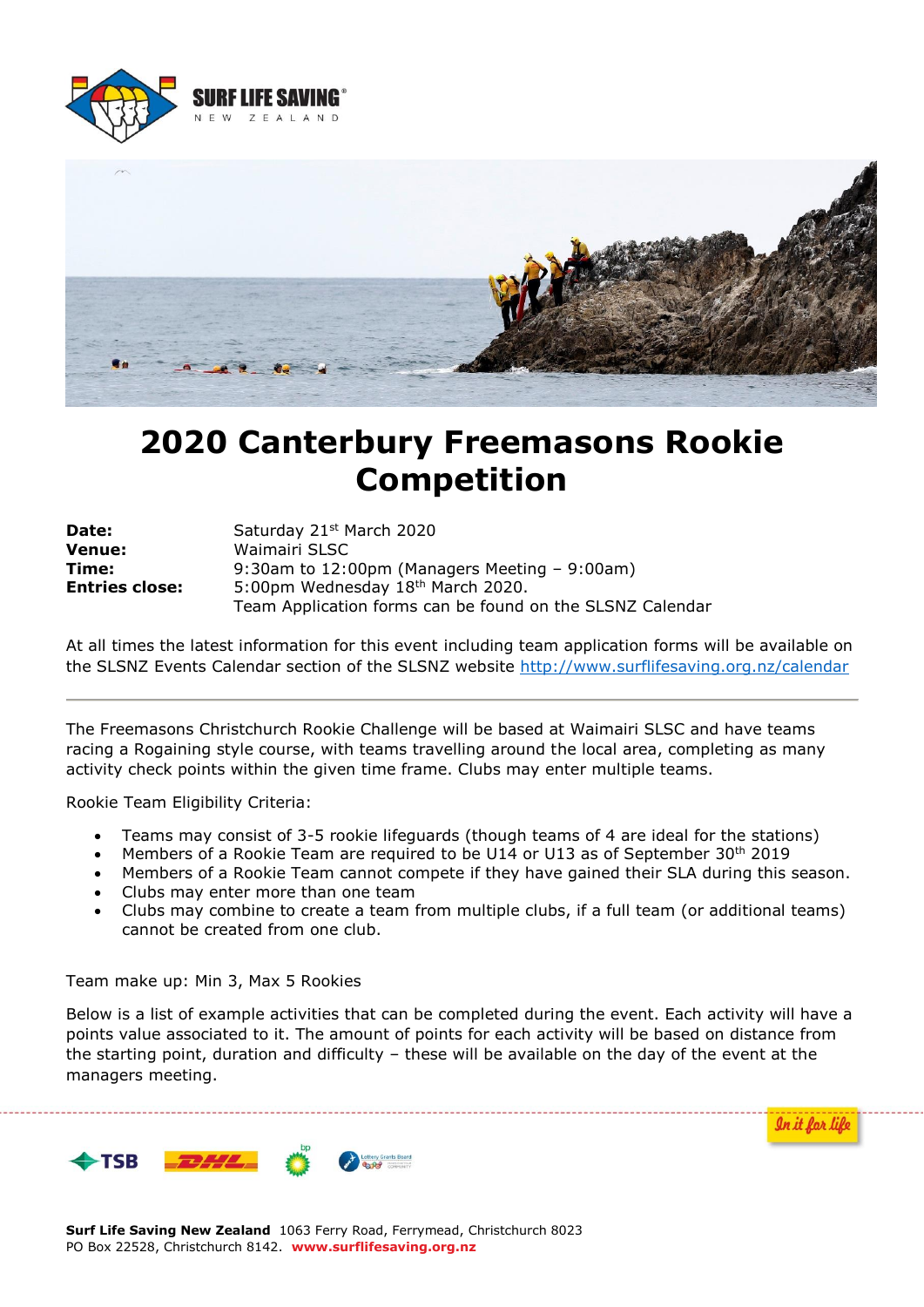Teams may complete as many or few activities in the given time frame. The order in which activities are completed in is at the discretion of the team. All teams will receive full info simultaneously.

If a team arrives at an activity to find another team already in the process of completing it, they can choose to wait until the activity is free, or to leave for another activity. If multiple teams want to wait for an activity, they will go in the order they arrived. If a team leaves to complete another activity, they forfeit their place in any other lines.

| <b>Activity</b>            | <b>Scoring system</b> | Minimum number of team<br>members |
|----------------------------|-----------------------|-----------------------------------|
| Search and Rescue Scenario | Points                | 3                                 |
| Team Swim                  | Completion            | 3                                 |
| <b>Rescue Relay</b>        | Ranked                | 3                                 |
| <b>CPR</b>                 | Completion            | 3                                 |
| Forms                      | Completion            | 3                                 |
| First Aid                  | Points                | 3                                 |
| Radio Challenge            | Ranked and Completion | 3                                 |
| Patrol Set-up              | Points                | 3                                 |

#### Scoring Systems:

- Points teams will be awarded points based on completion of certain points during a scenario (e.g. delegation of tasks, appropriate use of resources) multiple teams may receive the same points.
- Completion full points will be awarded for completing the task. All teams can receive the same amount of points – as long as they complete the activity.
- Ranked score received by each team will be ranked against all other teams at the end of the event, with the top score/time/percentage receiving top points and each subsequent placing receiving 1 point less.
- Blue activities can be completed more than once, with a team's top score/time/percentage be used in the ranking.

### Time limit:

- There will be a 1.5 hour time limit for team to complete as many activities as they can
- Teams arriving back early will be awarded 1 point for every 5 minutes
- Teams arriving back late will receive a penalty of 2 points per minute

#### Gear – each team will require:

- 3 x Rescue Tubes
- 1 x Canterbury capable radio
- Hi Vis Vests for water activities
- Club caps